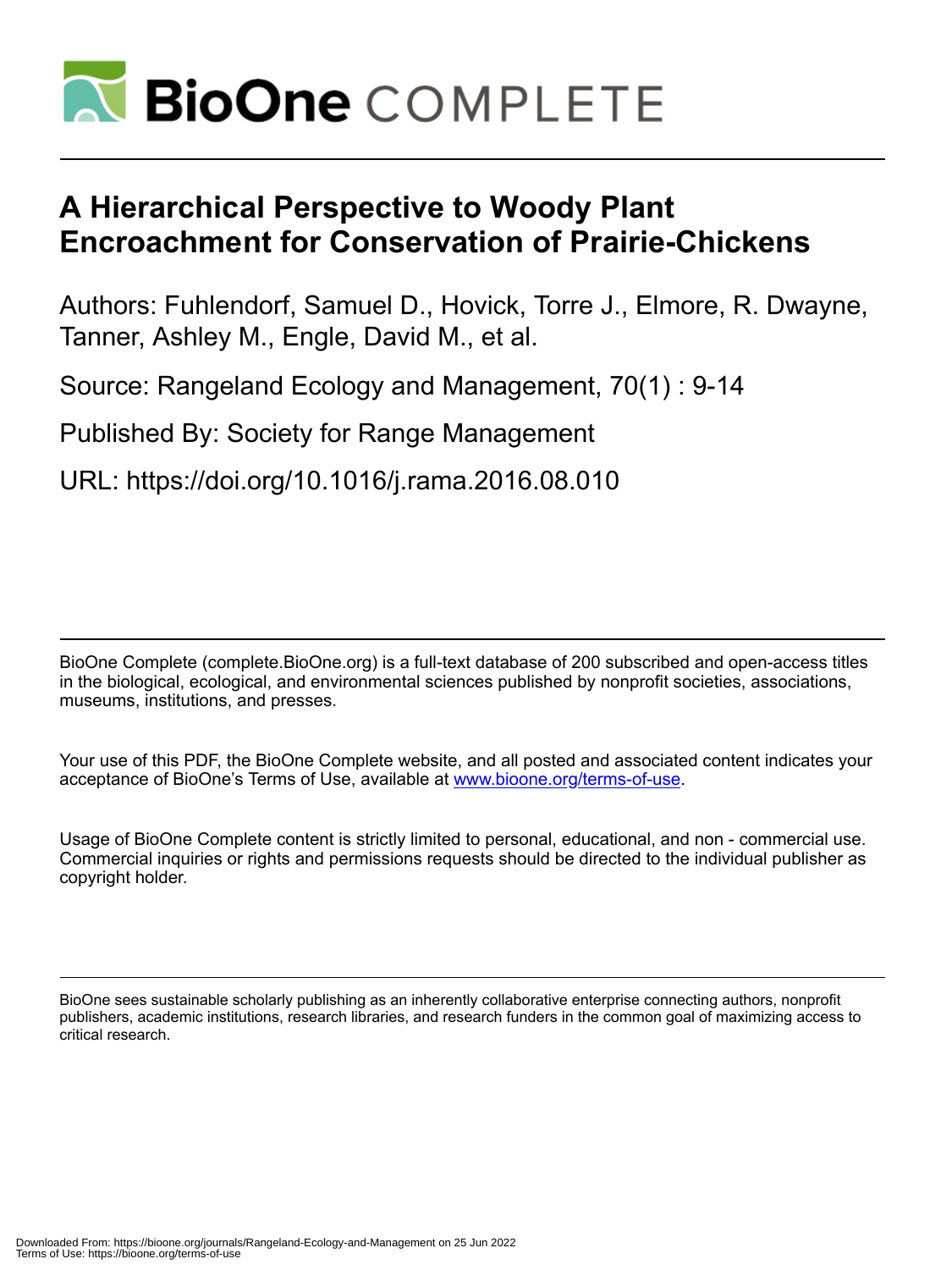

# --------<br>Ecology & Management

## Rangeland Ecology & Management

journal homepage: http://www.elsevier.com/locate/rama

## A Hierarchical Perspective to Woody Plant Encroachment for Conservation of Prairie-Chickens



Samuel D. Fuhlendorf <sup>a,\*</sup>, Torre J. Hovick <sup>b</sup>, R. Dwayne Elmore <sup>a</sup>, Ashley M. Tanner <sup>a</sup>, David M. Engle <sup>a</sup>, Craig A. Davis <sup>a</sup>

a Department of Natural Resource Ecology and Management, Oklahoma State University, Stillwater, OK 74078, USA <sup>b</sup> School of Natural Resource Sciences—Range Program, North Dakota State University, Fargo, ND 58108, USA

#### article info abstract

Article history: Received 24 June 2016 Received in revised form 22 August 2016 Accepted 24 August 2016

Keywords: disturbance Eastern redcedar fire grazing Greater Prairie-Chicken Juniperus virginiana Lesser Prairie-Chicken woody plant encroachment

Encroachment of Great Plains grasslands by fire-sensitive woody plants is a large-scale, regional process that fragments grassland landscapes. Using prairie grouse (Tympanuchus spp.) of conservation concern, we apply hierarchy theory to demonstrate how regional processes constrain lower-level processes and reduce the success of local management. For example, fire and grazing management may be locally important to conservation, but the application of fire and grazing disturbances rarely cause irreversible fragmentation of grasslands in the Great Plains. These disturbance processes cause short-term alterations in vegetation conditions that can be positive or negative, but from a long-term perspective fire maintains large tracts of continuous rangelands by limiting woody plant encroachment. Conservation efforts for prairie grouse should be focused on landscape processes that contribute to landscape fragmentation, such as increased dominance of trees or conversion to other land uses. In fact, reliance on local management (e.g., maintaining vegetation structure) to alter prairie grouse vital rates is less important to grouse population persistence given contemporary landscape level changes. Changing grass height, litter depth, or increasing the cover of forbs may impact a few remaining prairie-chickens, but it will not create useable space at a scale relevant to the historic conditions that existed before land conversion and fire suppression.

© 2017 The Society for Range Management. Published by Elsevier Inc. All rights reserved. This is an open access article under the CC BY-NC-ND license (http://creativecommons.org/licenses/by-nc-nd/4.0/).

### Introduction

Many factors contribute to the fragmentation of rangelands, which is a primary cause of population declines in species endemic to these landscapes [\(Herkert 1994; Helzer and Jelinski 1999](#page-6-0)). Fragmentation describes the active conversion or separation of large tracts of a vegetation type or state into small isolated fragments that may have limited value for certain species ([Pietz et al. 2009\)](#page-6-0). Separation of habitat into smaller, more isolated units can lead to local extinction or regional declines because of limited dispersal among habitat patches ([Herkert](#page-6-0) [1994](#page-6-0)). For populations of species such as grouse that rely on expansive landscapes, fragmentation can have dire consequences. Population declines of Lesser Prairie-Chicken (Tympanuchus pallidicinctus) and Greater Prairie-Chicken (Tympanuchus cupido) have been attributed to fragmentation from alteration of disturbance regimes (primarily fire) and the associated woody plant encroachment ([Merrill et al. 1999; Wu](#page-6-0) [et al. 2001; Fuhlendorf et al. 2002a; McNew et al. 2012\)](#page-6-0).

One of the major challenges for conservation efforts of a myriad of species occurring on public and private lands is that the conditions that are critical for the support and restoration of a population often occur

at many spatial scales that may or may not correspond to management scales ([Wiens 1989; Fuhlendorf and Smeins 1996](#page-6-0)). For example, many grouse species have specific life history requirements that are proximally required and variable for different activities such as nesting, brood rearing, lekking, or roosting ([Fig. 1](#page-2-0)). This local heterogeneity may be critical to maintain populations, but from a broader spatial and temporal perspective, large suitable landscapes that are connected to other populations may be more important for species persistence ([Fuhlendorf et al.](#page-6-0) [2002a; Johnson et al. 2003](#page-6-0)). In fact, the size of the landscapes necessary for even a given population to persist often can exceed parcel size, making local management largely irrelevant if the landscape matrix is not suitable for the species of concern. Further, conservation practices at the more local scale (e.g., for a given parcel or landholding) can be quite different from those focused on broader scales and either population or species persistence. For example, local conservation practices may focus on conditions related to successful nesting or brood rearing while broader scale perspectives may focus on landscape composition and pattern that prioritize connectivity between local populations. While reproduction and survival at the local scale are obviously necessary for population persistence, they are inherently constrained by higher-order processes and are therefore a secondary concern to landscape-scale conservation efforts. As resources for conservation are always limited, it is critical that we prioritize conservation actions that

E-mail address: [sam.fuhlendorf@okstate.edu](mailto:sam.fuhlendorf@okstate.edu) (S.D. Fuhlendorf).

<http://dx.doi.org/10.1016/j.rama.2016.08.010>

Corresponding author.

<sup>1550-7424/© 2017</sup> The Society for Range Management. Published by Elsevier Inc. All rights reserved. This is an open access article under the CC BY-NC-ND license (http://creativecommons.org/licenses/by-nc-nd/4.0/).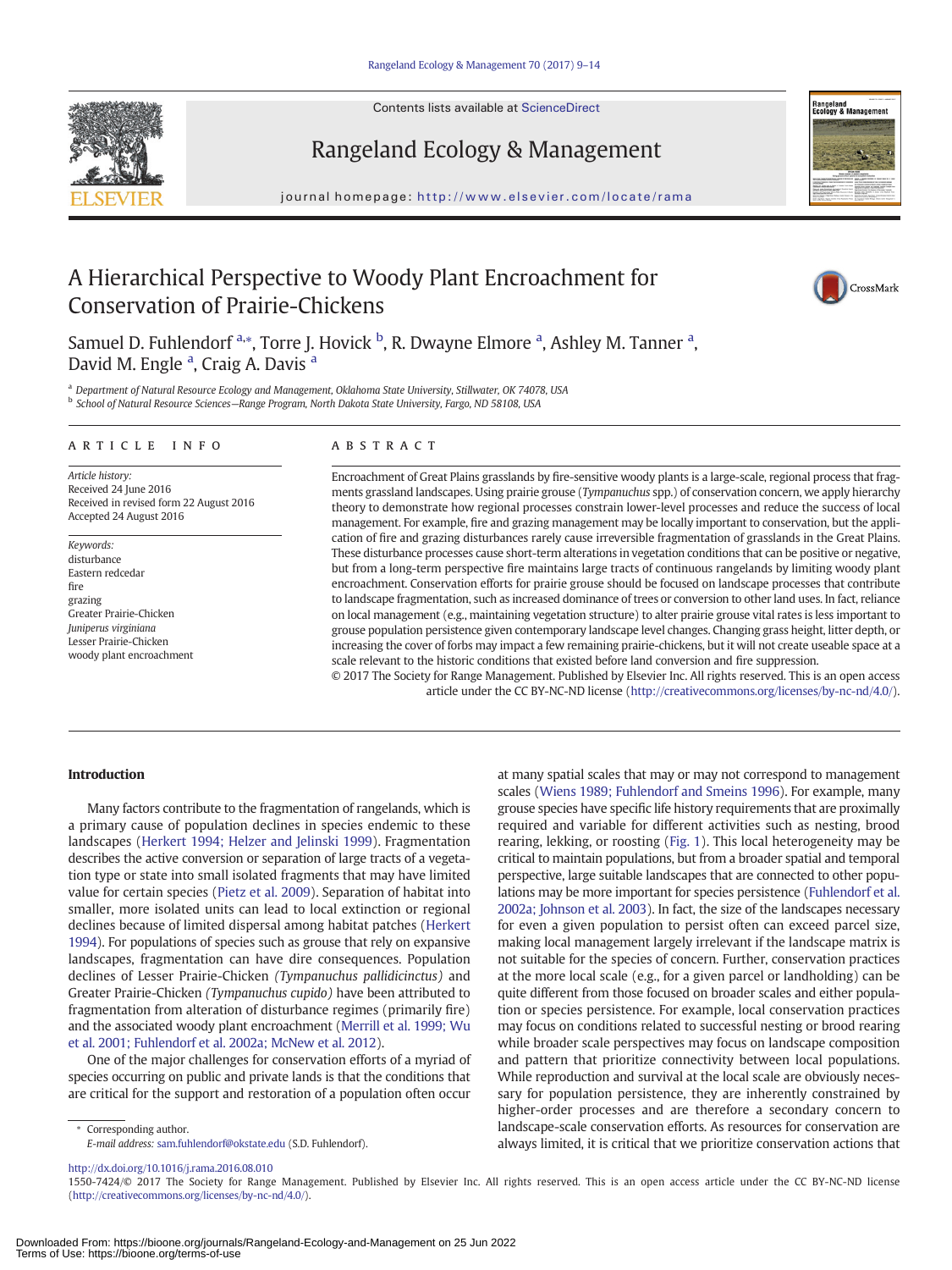<span id="page-2-0"></span>

Figure 1. Median (red dot) and first and third quartile (lines) of sites selected by Greater Prairie-Chickens (Tympanuchus cupido) for lekking, nesting, and brood rearing, illustrating how different life history needs are met by various vegetation conditions. Data were collected at The Nature Conservancy's Tallgrass Prairie Preserve, OK, USA, 2010-2013. (Artwork courtesy of Gary Kirby.)

are most likely to be successful. It is the goal of this paper to provide a generalized framework to prioritize conservation from a landscape perspective for prairie grouse in the Great Plains.

#### How to Prioritize Conservation Practices on Rangelands

The range management discipline has focused traditionally on managing vegetation to sustain production of forage for the livestock industry [\(Holechek et al. 2004](#page-6-0)). Recently, an alternative approach that is based on conservation of pattern and processes on rangelands has been proposed [\(Fuhlendorf et al. 2012](#page-6-0)). This approach suggested the following principles: 1) maintain large continuous tracts of rangeland, 2) understand the importance of stocking rate while recognizing that no single rate is appropriate, 3) promote uneven distribution and understand heterogeneity, 4) promote shifting mosaics where disturbance patterns are variable in space and time, 5) recognize that all species are important to conservation, and 6) emphasize the importance of restoring disturbance regimes on large landscapes. In addition to the need for a new approach focused on conservation of rangelands, many other practices and actions on rangelands influence the ability of a landscape or region to support species of conservation concern.

A primary approach for prioritizing conservation is to use hierarchy theory, viewing habitat as a hierarchically nested organization of conditions and resources required by an organism, where all units are composed of subunits within larger subunits ([Kolasa and Waltho 1998;](#page-6-0) [Fuhlendorf et al. 2002a\)](#page-6-0). This pattern results in a situation where broad-scale patterns constrain fine-scale processes and suggests that broad-scale conditions must be suitable before success (e.g., increased nest survival) can occur from finer-scale management actions. Through this framework, there is no justification for conducting local management if populations are constrained by higher-level fragmentation as the objectives will not be achievable until higher-order patterns and conditions are addressed relevant to the species of interest. Therefore, in fragmented landscapes, the major conservation focus should be on limiting additional fragmentation and attempting to identify the best places to reverse previous fragmentation. A first step in this process is to determine what constitutes fragmentation for the species of conservation concern.

When prioritizing factors that contribute to fragmentation, it would be most effective to first focus on factors that are at risk of crossing a threshold where reversal is unlikely [\(Fahrig 2001](#page-5-0)). This aims to limit additional and irreversible damage to landscapes and the species that require broad-scale continuity. For example, land cover/land use changes contribute to fragmentation, but if change is due to development from suburban conversion or cultivation, reversal of those changes is unlikely. Avoiding these kinds of nonreversible changes should be the initial goal of conservation, particularly when they occur at large spatial scales (Fig. 2). Once the landscape is largely converted, then the priority should be addressing the most at-risk and easily restored landscape elements that will provide the greatest connectivity. When landscape connectivity is maintained and large rangeland landscapes are intact, finer-scaled and reversible management focused on factors that influence proximal vegetation structure suitable for certain life history activities have a reasonable expectation of success ([Fitzgerald and Tanner, 1992\)](#page-5-0).

A hierarchical approach requires recognition of factors that alter conservation by constraining the success of local management. Broadly, we can categorize these into constraining and fine-scaled (proximal) management factors. The argument through hierarchy theory is that conservation should first focus on limiting constraining factors and then focus on the fine-scaled management. This process of classification



Figure 2. Descriptive matrix of categories of practices grouped by resistance to recovery and by severity of change. Size and shape of a sphere denote the relative severity of the change and influence of the disturbance practice on the resulting patch's resistance to recovery. The horizontal line marks a recovery threshold beyond which rangeland will not likely recover from the change. Rangelands subjected to change above the recovery threshold constrain the influence of local management practices.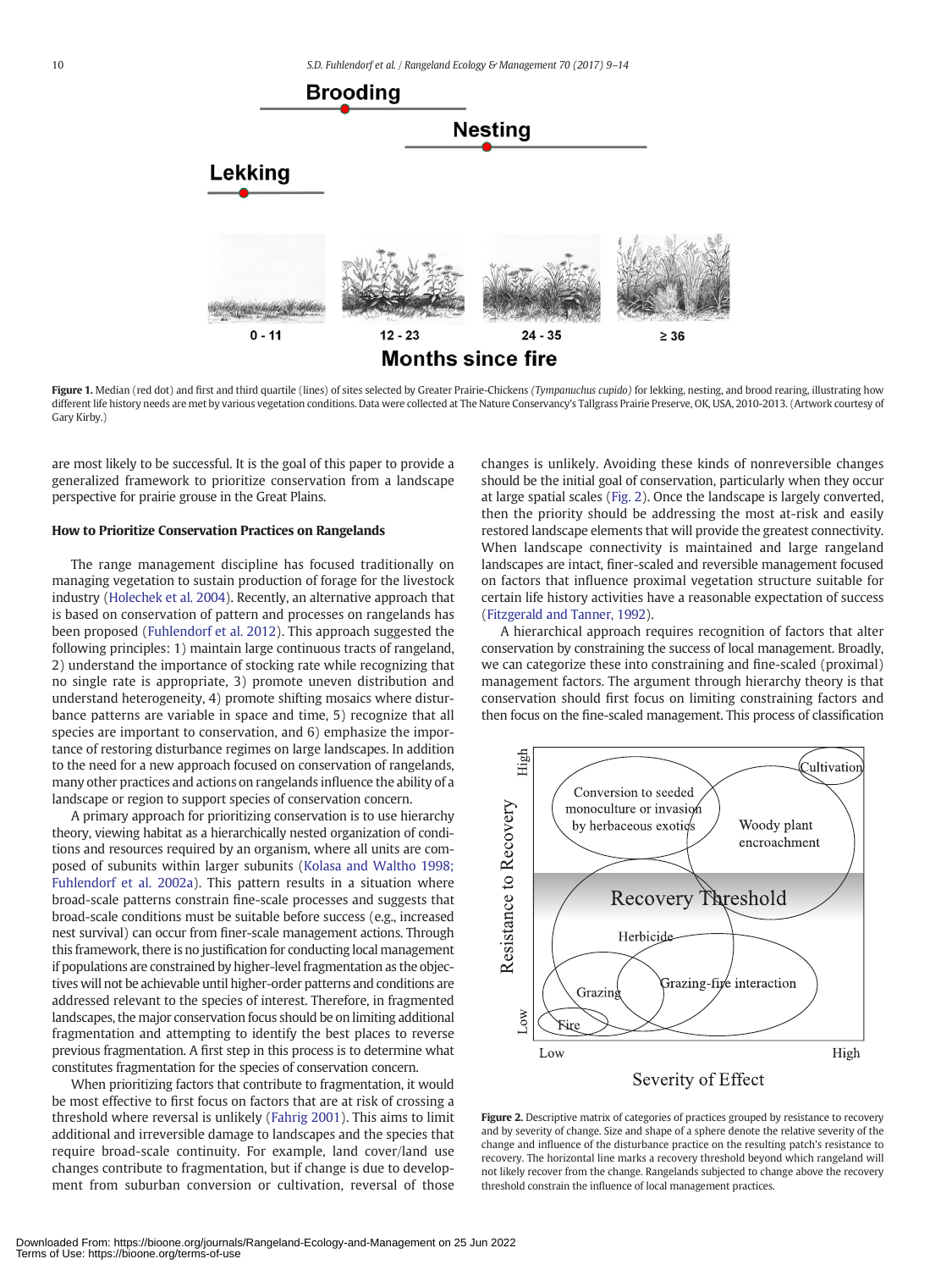<span id="page-3-0"></span>will differ among species and regions, so it is important to develop specific case studies. For this paper, we focus on Lesser and Greater Prairie-Chickens in the Southern Great Plains, although the implications could be more broadly applied to many conservation issues on rangelands.

#### Fragmentation—The Constraining Factor for Grouse

Grouse species require large, relatively unfragmented landscapes that include local heterogeneity ([Johnsgard 2002](#page-6-0)). Specifically, Greater Prairie-Chickens and Lesser Prairie-Chickens require expansive landscapes that resemble native vegetation and include local needs for activities such as nesting and brood rearing but also encompass year-round needs such as wintering, roosting, and lekking locations ([Hovick et al.,](#page-6-0) [2014a, 2014b; McNew et al. 2015\)](#page-6-0). These patterns are not unique among prairie chickens. For example, similar findings have been reported for the Greater Sage-grouse (Centrocercus urophasianus) on rangelands of the western United States ([Coates et al., 2015; Dahlgren et al. 2016\)](#page-5-0). To promote the conservation of these grouse species, landscape-level models may be required to identify specific geographical areas with high potential to serve as core areas, while local-level models may be best for evaluating effects of site-specific management (i.e., local disturbances) within the landscape context [\(Coates et al., 2015\)](#page-5-0). A key component for nesting ecology is fine-scale concealment at nest locations [\(Coates](#page-5-0) [and Delehanty, 2010; Hovick et al. 2015a; McNew et al. 2015](#page-5-0); Dinkins et al. 2016), but as we emphasize in this paper, filters at higher scales such as woody encroachment and land conversion need to be considered for population persistence ([Fuhlendorf et al., 2002a, 2002b; Doherty](#page-6-0) [et al., 2010\)](#page-6-0). For purposes of this review, we keep our main focus on the Great Plains and the prairie grouse that occupy this region, but most of these principles apply to grouse found throughout rangelands, including sage grouse.

Historically, conversion of rangeland to cropland has caused the greatest alteration to the Great Plains [\(Samson and Knopf 1994\)](#page-6-0). The widespread cultivation of grasslands is frequently cited as having permanently altered the Great Plains. This alteration represents the single greatest threat to sustainability of Great Plains grassland ecosystems and their fauna (e.g., [Samson and Knopf 1994\)](#page-6-0). Cultivation in particular has long-term consequences including soil erosion, increased decomposition, depletion of soil organic matter, and reduced site fertility [\(Tieszen](#page-6-0) [et al. 1982; Aguilar et al. 1988; Burke et al. 1989\)](#page-6-0). Because of these effects, recovery of native grasslands after cultivation, even with reseeding, is either slow or nonexistent in shortgrass prairie (Coffi[n et al. 1996;](#page-5-0) [Hyder et al. 1971](#page-5-0)), mixed prairie ([Fuhlendorf et al. 2002b](#page-6-0)), and tallgrass prairie ([Collins and Adams 1983\)](#page-5-0). Ecosystem processes, such as nutrient cycling, are irreversibly altered and nutrient status is reduced and cannot be restored even  $50+$  years after restoration seeding [\(Burke et al. 1989;](#page-5-0) [Lauenroth et al. 1994; Fuhlendorf et al. 2002b\)](#page-5-0).

Because of the long-term impacts of cultivation, conservation in the Great Plains must consider historical and current patterns of land conversion. In fact, the historical cultivation of native grasslands and shrublands is considered the primary factor in the decline of many sensitive conservation species within the Great Plains during the first century of European settlement. As an example, declines in prairiechicken populations primarily occurred during this period as cropland exceeded thresholds suitable for maintaining natural cover necessary for nesting and brood-rearing ([Crawford and Bolen 1976; Taylor and](#page-5-0) [Guthery 1980; Johnsgard 2002](#page-5-0)). Establishing perennial grass and forb cover on former croplands has clearly benefited grassland passerines and prairie-chickens [\(Reynolds et al. 1994; Coppedge et al. 2001a;](#page-6-0) [Matthews et al. 2013\)](#page-6-0), but restoration of cultivated landscapes remains costly and socially constrained, suggesting that focusing on restoration of cropland may be less efficient (i.e., lower benefit-to-cost ratio) than other conservation activities (see [Fig. 2](#page-2-0)) ([Fuhlendorf et al. 2002a;](#page-6-0) [Hellerstein and Malcolm 2011; Sohl et al. 2012; Feng et al. 2013](#page-6-0)). Identifying areas of high biological value that are at risk of conversion

to cropland can help prioritize regional conservation efforts ([Stephens](#page-6-0) [et al. 2008](#page-6-0)).

From Texas to the eastern deciduous forest that borders the Great Plains, woody plants have encroached northward and westward because of changes in climatic conditions and widespread fire suppression [\(Briggs et al. 2005\)](#page-5-0). This gradual and insidious encroachment has been described as a "green glacier" ([Engle et al. 2008\)](#page-5-0) and has converted grasslands and shrublands to woodlands, altering livestock production, ecological processes, and wildlife habitat [\(Coppedge et al. 2001a;](#page-5-0) [Fuhlendorf et al. 2008\)](#page-5-0). Conversion of grasslands to woodlands began more than 100 years ago and continues today on rangelands throughout North America and beyond [\(Twidwell et al. 2013\)](#page-6-0). This increase has had profound impacts on grassland birds and prairie grouse in particular [\(Coppedge et al. 2001a](#page-5-0)). Specifically, landscapes with declining populations of Lesser Prairie-Chickens experience more large-scale fragmentation from factors like woody plant encroachment than landscapes with sustained populations [\(Fuhlendorf et al. 2002a](#page-6-0)). Similarly, Greater and Lesser Prairie-Chickens tend to maximize distance from trees when selecting nesting sites ([Hovick et al. 2015a](#page-6-0)). So, while cultivation may have been the early contributor to fragmentation and may continue in some local areas, from a prairie-chicken perspective in the southern half of the Great Plains, the majority of active fragmentation is due to woody plant encroachment.

Multiple types of fragmentation exist throughout the Great Plains, and many of them are increasing ([Engle et al. 2008; Fargoine et al.](#page-5-0) [2009\)](#page-5-0). Woody encroachment throughout much of the Central and Southern Great Plains is approaching a threshold that will prevent the reintroduction of fire for effective management, thereby reducing the capacity for these areas to function as habitat for grassland obligate species ([Fuhlendorf et al. 1996; Coppedge et al. 2001a; Fuhlendorf](#page-6-0) [et al. 2008](#page-6-0)). Additionally, other sources of fragmentation exist as a result of landowner choice and federal programs where much of the cultivated land has been converted to monocultures of exotic perennial grasses ([Laycock 1988; Leathers and Harrington 2010](#page-6-0)). Moreover, land use such as cultivated crops, biofuels production, energy development, and urban expansion are projected to dominate the Great Plains, which could further reduce native plant cover up to 36% by 2100 [\(Sohl et al. 2012\)](#page-6-0). Large tracts of prairie will likely be restricted to land parcels where fire is a landscape management practice and where cultivation is not feasible or desirable. These changes have the potential to further reduce populations of obligate grassland fauna of the Great Plains and as a consequence reduce the effectiveness of local



Figure 3. A model illustrating the application of hierarchy theory in which large-scale, regional factors (cultivation of grasslands or tree encroachment into grasslands) constrain the influence of local factors (management practices such as grazing or prescribed burning).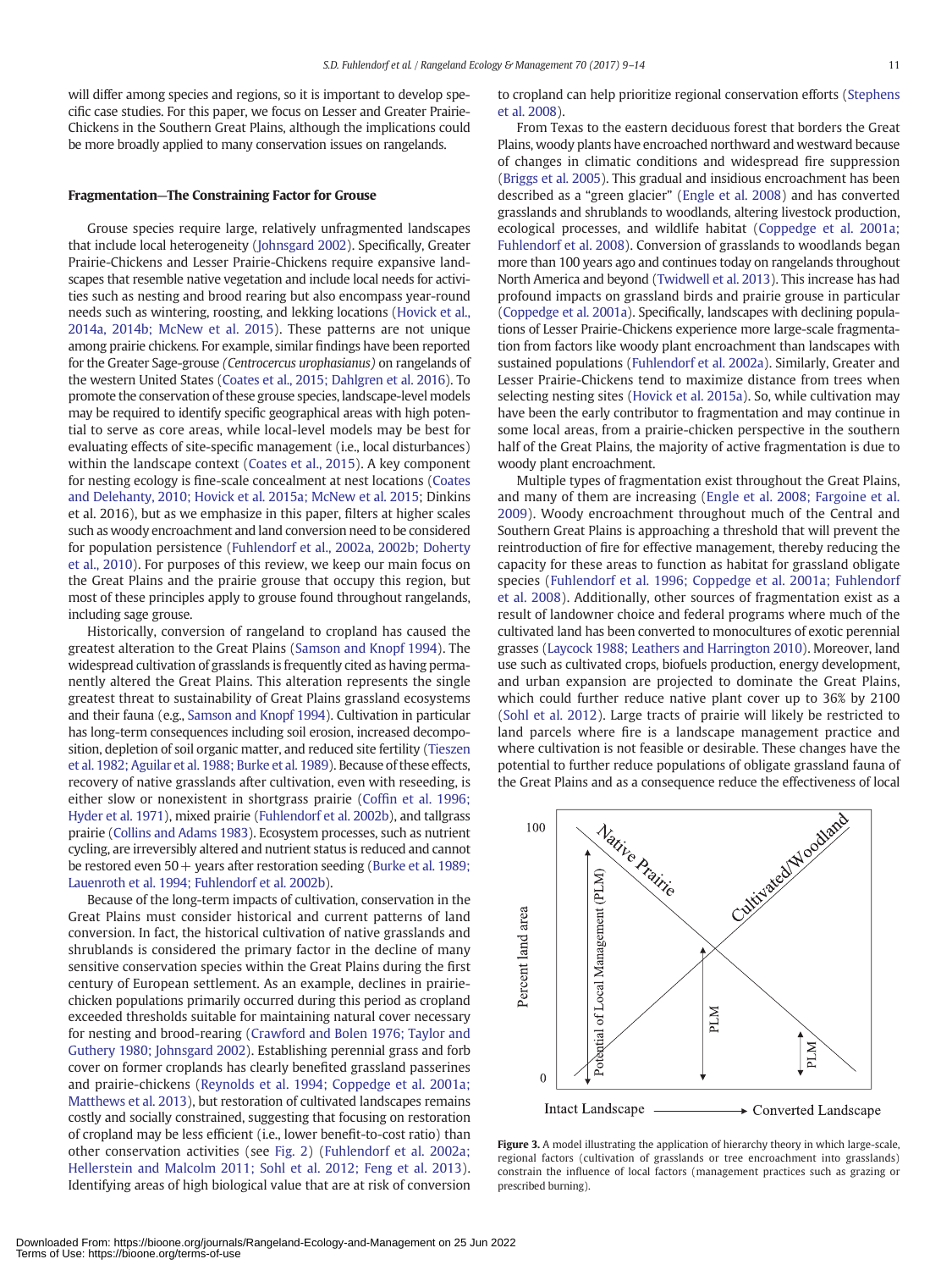management practices applied for conservation purposes ([Fig. 3\)](#page-3-0). The cumulative sum of these changes to rangelands across the Great Plains has led to the endangered status of the Attwater's Prairie-Chicken (Tympanuchus cupido attwateri), which is a subspecies of the Greater Prairie-Chicken; formerly threatened status of the Lesser Prairie-Chicken; and reduced distribution and many statewide listings as a species of conservation concern for the Greater Prairie-Chicken [\(Robel](#page-6-0) [2004; USFWS, 2014\)](#page-6-0).

An emerging and expanding constraint on prairie grouse inhabiting the Great Plains is the industrialization of rangelands through energy development. High levels of energy development are contributing to additional fragmentation for prairie-chickens, but additional data are needed to determine how and under what circumstances energy development constitutes fragmentation for these species. Existing data have reported mixed impacts of energy development on Greater Prairie-Chickens depending on the sex, life history stage, and other factors ([Winder et al., 2013, 2014, 2015a, 2015b](#page-6-0), but globally, energy development appears to have consistent, negative influence on grouse survival and behavior [\(Hovick et al., 2014a, 2014b\)](#page-6-0). Moreover, it is apparent that a large amount of net primary production (i.e., biomass that functions as cover and food for prairie grouse) is lost to oil and gas development specifically, and this undoubtedly has direct effects on native flora and fauna as a result of direct habitat loss [\(Allred et al. 2015](#page-5-0)).

#### Proximal Management

Proximal management is focused on local objectives that could be based on the premise of improving livestock production or other local goals without consideration for effects at broader scales. These practices include most of the local management activities conducted by managers on rangelands, and while they can be locally successful for some objectives such as changing forage yield for livestock production, their success for other objectives is largely dependent on the constraining effect of landscape context. This is particularly true when considering prairiechicken populations and the immediate effects of local landscape management interacting with short-term weather variables across landscapes with variable capacities to buffer these fine-scale effects (Hovick et al. 2015a; Winder et al., [2015a, 2015b; Hagen & Elmore, 2016](#page-6-0)).

When considering the potential effects of proximal management and the constraining effect of higher-order landscape features, it is necessary to understand the dominant historic disturbances within the Great Plains, which were fire (anthropogenic and lightning caused), climatic fluctuation, and grazing by mammalian herbivores [\(Anderson](#page-5-0) [2006\)](#page-5-0). Additionally, the interaction between grazing animals and fire led to a feedback that resulted in heterogeneous landscapes that included burned and heavily grazed plant communities and ungrazed, unburned plant communities interspersed among many patches in variable successional stages ([Fuhlendorf et al. 2009; Fuhlendorf and](#page-6-0) [Engle 2001\)](#page-6-0). This disturbance regime resulted in some level of local heterogeneity in terms of variable vegetation structure and composition, while limiting coarser fragmentation of grasslands by restricting most trees and fire-intolerant plants to drainages and rocky outcrops where fine fuels limited fire frequency. Great Plains landscapes were therefore dominated by grasslands that were a shifting mosaic of patches of various structure and composition following fire and grazing ([Fuhlendorf and Engle 2001](#page-5-0)). For grassland birds, some species were best adapted to particular patches resulting from various time post disturbance while others with broader niche breadth occurred in all or most patch types [\(Knopf 1996a](#page-6-0)). The heterogeneity of vegetation types was critical to maintaining floral and faunal diversity across Great Plains landscapes. Some wildlife species such as prairie-chickens (see [Fig. 1](#page-2-0)) and upland sandpipers [\(Sandercock et al. 2015\)](#page-6-0) require multiple vegetation structure types to complete the annual stages of their life history. This shifting mosaic provided the vegetation structure required for the entire suite of breeding and nonbreeding birds that occupy grasslands in a particular region [\(Fuhlendorf et al. 2006; Hovick](#page-6-0) [et al., 2014a, 2014b](#page-6-0)).

Over the past century, the rangeland profession has encouraged managing these landscapes with uniform grazing, and in some cases fire and herbicides, to promote homogenous plant communities dominated by a few key forage plant species [\(Fuhlendorf and Engle 2001; Fuhlendorf](#page-5-0) [et al. 2012\)](#page-5-0). On rangelands of the Great Plains, grazing and fire effects are largely reversible unless grazing intensity and duration are sufficient to promote erosion ([Milchunas et al. 1988; Milchunas and Lauenroth](#page-6-0) [1993; Milchunas et al. 1994; Fuhlendorf and Smeins 1997; Fuhlendorf](#page-6-0) [and Engle 2001; Fuhlendorf et al. 2009\)](#page-6-0). On most grasslands, the dominant effect of grazing is altering the structure of vegetation that may be important for some wildlife species [\(Lauenroth et al. 1994; Knopf 1996b](#page-6-0)).

Herbicide applications for weed and brush control is another form of proximal disturbance that is widely recommended and frequently adopted to reduce species that are perceived as undesirable for maximizing cattle production [\(Vallentine 1989; Hanselka et al. 1990; New](#page-6-0) [1997\)](#page-6-0). Herbicides used on woody plants in the Great Plains are often used to reduce the inherent structural complexity of the vegetation ([Vinton and Collins 1997\)](#page-6-0), which in some cases has been altered from historic conditions due to changes in both fire and grazing regimes ([Fuhlendorf and Engle 2001](#page-5-0)). Changes in the woody plant structure and composition can change the availability of food and cover for some wildlife including prairie-chickens ([Koerth 1996](#page-6-0)). As mentioned earlier, limiting woody plants can maintain connectivity of grasslands, and in the case of some species like mesquite (Prosopis glandulosa Torr.), herbicides are an important option for management. For other plants, such as juniper species in the Great Plains, herbicides are largely ineffective and fire may be more appropriate. Other species that may be targeted by herbicides include edaphically limited native shrubs such as shinnery oak (Quercus havardii Rydb.) and sand sagebrush (Artemisia filifolia Torr.), which are critical to conservation of some populations of prairie chickens in the Central and Southern Great Plains [\(Lauenroth](#page-6-0) [and Milchunas 1991; Boyd and Bidwell 2001; Harrell et al. 2001; Patten](#page-6-0) [et al. 2005; Thacker et al. 2012](#page-6-0)). Beyond application of herbicides for woody plants, herbicide is often targeted toward herbaceous dicot species [\(Fuhlendorf et al. 2009\)](#page-6-0). Unfortunately, many of these targeted dicot species provide food both directly and indirectly to prairiechickens, as well as provide important cover for broods. Herbicide application can produce variable-edge contrasts and have variable resistance to recovery depending on the specific action and the conditions at time of application. Therefore, it may constitute either low or moderate severity of disturbance, but in some cases these vegetation types can cross a recovery threshold that will take decades to change ([Thacker](#page-6-0) [et al. 2012](#page-6-0)).

All of these proximal management practices have variable effects on conservation of landscapes, and some are more useful depending on conservation and other societal objectives. In general, these traditional management actions are usually applied for local management objectives rather than focused on promoting connectivity of the landscape. There are various reasons that local management is often the focus, including parcel size, additional objectives such as livestock grazing, and cost-share programmatic structure. Nevertheless, it is critical to recognize that grazing and vegetation management that is focused on conservation will have limited positive influence when broader-scale patterns have not been considered.

#### Conservation Priorities and Management Implications

For long-term sustainability of rangeland endemic fauna, conservation strategy must shift from focusing primarily on locally recommended management to a regional focus on preventing high-severity change that contributes to nearly irreversible fragmentation of the Great Plains. Application of hierarchy theory suggests that regional processes will constrain lower-level processes and reduce the success of proximal or local management (see [Fig. 3](#page-3-0)). Because fragmentation is a regional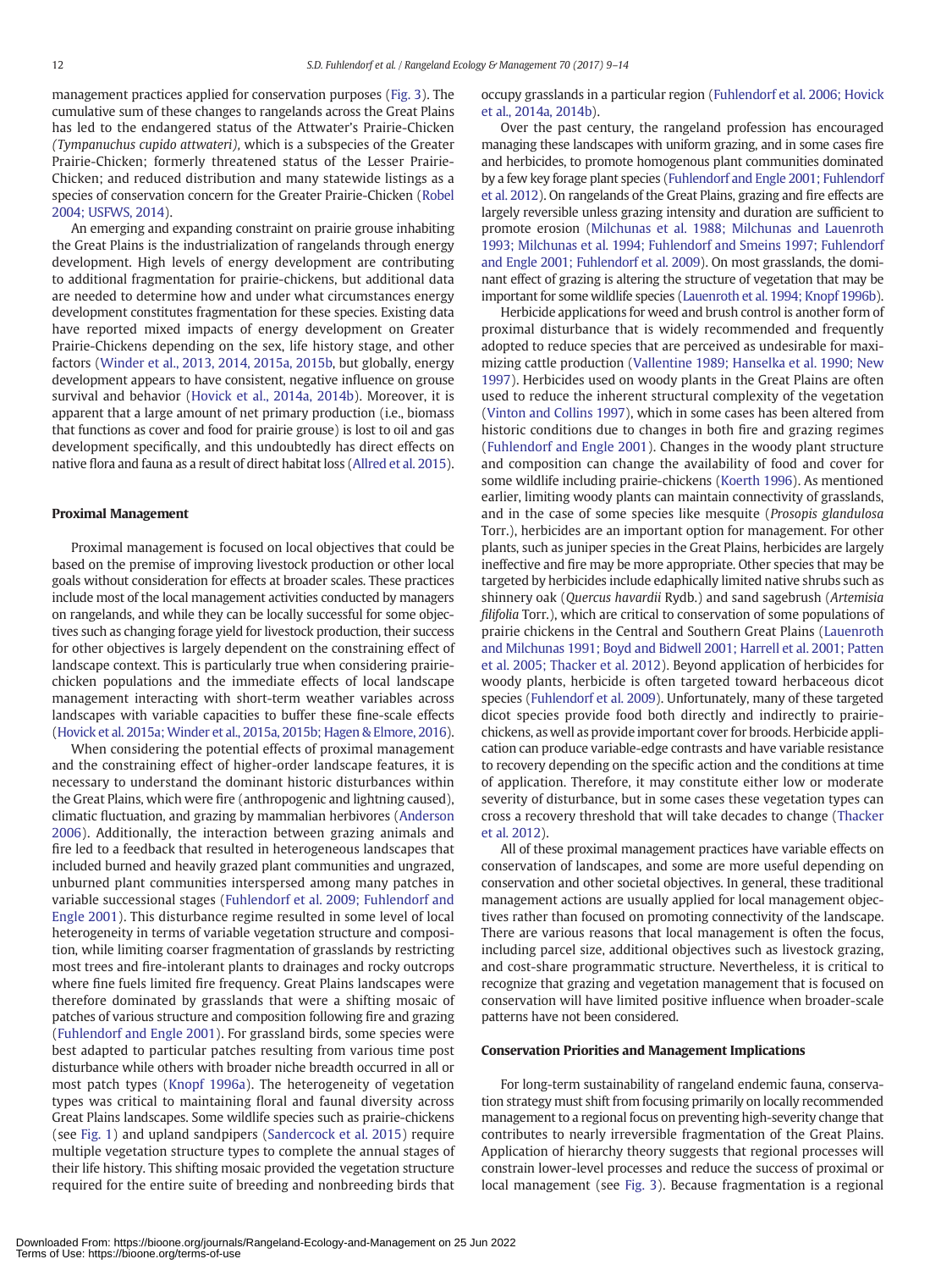<span id="page-5-0"></span>process, local management focused on prescribed grazing and grassland condition will fail to maintain populations of rangeland endemic wildlife when higher-level processes such as tree encroachment and land conversion are fragmenting large landscapes [\(Hovick et al. 2015a\)](#page-6-0).

Resources are limited to support conservation and management. Therefore, we propose setting conservation priorities based primarily on a sites capacity to recover from changes that have occurred. Although severity of effects or landscape change is generally a local concern for land management, the overriding issue for regional conservation is the propensity for rangelands to recover from a particular event (see [Fig. 2](#page-2-0)). Landscape change on sites that have the lowest likelihood of recovering should be given the lowest priority because without reversal, the impacts on Great Plains endemic fauna such as prairie-chickens may be nearly irreparable. Change that fragments rangelands such as conversion to cropland, increased dominance of trees, industrialization, some herbicide applications, seeding of invasive herbaceous monocultures, and increased dominance of exotic invaders are all examples of landscape-level change in the top-tier hierarchy that should be the primary conservation focus if prairie-chickens are an objective. Measurements of and management to change metrics such as stubble height, litter depth, bare ground, plant diversity, and percent cover by functional group are of secondary concern for prairie grouse. Conservation discussions, planning, and expenditure of resources should therefore follow in a logical hierarchal approach. Some changes, especially exotic plant invasions and native tree encroachment, contribute to habitat loss and the demise of many bird populations (Coppedge et al. 2001b; Fuhlendorf et al. 2002a), and others (fire and the fire-grazing interaction) contribute to habitat restoration and can increase diversity and stability in native communities ([Hovick et al. 2015b; McGranahan et al. 2016\)](#page-6-0). Fire and grazing management may be locally important to conservation, but these disturbances rarely cause irreversible fragmentation of grasslands (see [Fig. 2](#page-2-0)). In fact, periodic fire and the fire-grazing interaction are processes critical to the maintenance of grassland dominance [\(Vinton and](#page-6-0) [Collins 1997; Fuhlendorf and](#page-6-0) Engle 2001; Anderson 2006).

The most efficient approach to conserving the endemic biota of the Great Plains is to prevent changes that are long term and challenging to reverse for socioeconomic reasons. Restoring cultivated land and rangelands that have been invaded by exotic species or mature woody plants is expensive and is unlikely to meet the goal of complete restoration within a meaningful management timeframe (i.e., several decades). Cultivation has largely fragmented the Great Plains, yet over the past several decades, cultivated land has decreased in some regions because of government programs and many of the remnant prairies remain uncultivated because of topo-edaphic limitations. In contrast, invasive exotic species and encroaching trees have increased on remnant, native grasslands throughout the Great Plains (Briggs et al. 2002; Briggs et al. 2005; Engle et al. 2008). Thus, a top conservation priority for the longterm persistence of native Great Plains' biota, especially prairiechickens, should be focused on limiting future cultivation of rangeland and encroachment by woody plants that would increase fragmentation of these landscapes.

A common logical error in reasoning that is relevant to developing conservation priorities is the survivorship bias, which focuses on people or things (i.e., stocks or companies) that have survived and inadvertently ignores those that have not persisted [\(Gazley and Guo 2015](#page-6-0)). In wildlife conservation, we often focus on studying species in landscapes where the species has persisted rather than trying to understand where it once existed but is no longer present. For example, the vast majority of the historical distribution of the Lesser Prairie-Chicken has experienced woody plant encroachment from fire suppression, and this encroachment has been a primary cause of decline in the species across its historical range ([Fuhlendorf et al. 2002a](#page-6-0)). Changing grass height or litter depth or increasing the cover of forbs may impact a few remaining prairiechickens, but it will not create useable space at a scale relevant to the historic conditions that existed before land conversion and fire suppression. Without a retrospective perspective, studies of a species response to changing landscapes will rarely be able to demonstrate the primary causes of the decline. For prairie-chickens, the factor that has driven landscape changes for the past 50 years (encroachment of woody plants) is also currently the dominant driver of fragmentation of the Southern Great Plains and when combined with historical patterns of cultivation encroachment of woody plants remains the dominant threat to rangelands of the region. In this context, the study of vital rates in response to proximal management that changes herbaceous vegetation structure is trivial when compared with conversion of millions of hectares of rangelands to nonhabitat for grouse. In summary, if prairie-chicken persistence is a conservation goal, a continuing focus on local conditions has a low probability of success but also diverts limited resources from addressing the driving sources of continued decline. While many in the conservation community have acknowledged that landscape factors are critical, it is time to act on these convictions if imperiled prairie grouse are to recover.

#### References

- Aguilar, R., Kelly, E.F., Heil, R.D., 1988. [Effects of cultivation on soils in Northern Great](http://refhub.elsevier.com/S1550-7424(16)30078-1/rf0005) [Plains rangelands. American Journal of the Society of Soil Sciences 2, 1081](http://refhub.elsevier.com/S1550-7424(16)30078-1/rf0005)–1085.
- Allred, B.W., Smith, W.K., Twidwell, D., Haggerty, J.H., Running, S.W., Naugle, D.E., Fuhlendorf, S.D., 2015. [Ecosystem services lost to oil and gas in North America.](http://refhub.elsevier.com/S1550-7424(16)30078-1/rf0010) [Science 348, 401](http://refhub.elsevier.com/S1550-7424(16)30078-1/rf0010)–402.
- Anderson, R.C., 2006. [Evolution and origin of the Central Grassland of North America: climate,](http://refhub.elsevier.com/S1550-7424(16)30078-1/rf0015) fi[re, and mammalian grazers. Journal of the Torrey Botanical Society 133, 626](http://refhub.elsevier.com/S1550-7424(16)30078-1/rf0015)–647.
- Boyd, C.S., Bidwell, T.G., 2001. Influence of prescribed fi[re on Lesser Prairie-Chicken habitat in](http://refhub.elsevier.com/S1550-7424(16)30078-1/rf0020) [shinnery oak communities in western Oklahoma. Wildlife Society Bulletin 29, 938](http://refhub.elsevier.com/S1550-7424(16)30078-1/rf0020)–947.
- Briggs, J.M., Hoch, G.A., Johnson, L.C., 2002. [Assessing the rate, mechanisms, and consequences](http://refhub.elsevier.com/S1550-7424(16)30078-1/rf0025) [of the conversion of tallgrass prairie to](http://refhub.elsevier.com/S1550-7424(16)30078-1/rf0025) Juniperus virginiana forest. Ecosystems 5, 578–[586.](http://refhub.elsevier.com/S1550-7424(16)30078-1/rf0025)
- Briggs, J.M., Knapp, A.K., Blair, J.M., Heisler, J.L., Hoch, G.A., Lett, M.S., McCarron, J.K., 2005. [An ecosystem in transition: causes and consequences of the conversion of mesic](http://refhub.elsevier.com/S1550-7424(16)30078-1/rf0030) [grassland to shrubland. BioScience 55, 243](http://refhub.elsevier.com/S1550-7424(16)30078-1/rf0030)–254.
- Burke, I.C., Yonker, C.M., Parton, W.J., Cole, C.V., Flach, K., Schimmel, D.S., 1989. [Texture,](http://refhub.elsevier.com/S1550-7424(16)30078-1/rf0035) [climate, and cultivation effects on soil organic matter content in U.S. grassland soils.](http://refhub.elsevier.com/S1550-7424(16)30078-1/rf0035) [Soil Science Society of America 53, 800](http://refhub.elsevier.com/S1550-7424(16)30078-1/rf0035)–805.
- Coates, P.S., Delehanty, D.J., 2010. [Nest predation of Greater Sage-Grouse in relation to mi](http://refhub.elsevier.com/S1550-7424(16)30078-1/rf0040)[crohabitat factors and predators. Journal of Wildlife Management 74, 240](http://refhub.elsevier.com/S1550-7424(16)30078-1/rf0040)–248.
- Coates, P.S., Casazza, M.L., Ricca, M.A., Brussee, B.E., Blomberg, E.J., Gustafson, K.B., Overton, C.T., Davis, D.M., Niell, L.E., Espinosa, S.P., Gardner, S.C., Delehanty, D.J., 2015. [Integrating](http://refhub.elsevier.com/S1550-7424(16)30078-1/rf0045) [spatially explicit indices of abundance and habitat quality: an applied example for](http://refhub.elsevier.com/S1550-7424(16)30078-1/rf0045) [Greater Sage-Grouse management. Journal of Applied Ecology 53, 83](http://refhub.elsevier.com/S1550-7424(16)30078-1/rf0045)–95.
- Coffin, D.P., Lauenroth, W.K., Burke, I.C., 1996. [Recovery of vegetation in a semiarid grass](http://refhub.elsevier.com/S1550-7424(16)30078-1/rf0050)[land 53 after disturbance. Ecological Applications 6, 538](http://refhub.elsevier.com/S1550-7424(16)30078-1/rf0050)–555.
- Collins, S.L., Adams, D.E., 1983. [Succession in grasslands: thirty-two years of change in a](http://refhub.elsevier.com/S1550-7424(16)30078-1/rf0055) [central Oklahoma tallgrass prairie. Vegetatio 51, 181](http://refhub.elsevier.com/S1550-7424(16)30078-1/rf0055)–190.
- Coppedge, B.R., Engle, D.M., Fuhlendorf, S.D., Masters, R.E., Gregory, M.S., 2001b. [Urban](http://refhub.elsevier.com/S1550-7424(16)30078-1/rf0060) [sprawl and juniper encroachment effects on abundance of wintering passerines in Oklaho](http://refhub.elsevier.com/S1550-7424(16)30078-1/rf0060)[ma. In: Marzluff, J.M., Bowman, R., Donnelly, R.](http://refhub.elsevier.com/S1550-7424(16)30078-1/rf0060) (Eds.), Avian ecology and conservation in an [urbanizing world. Kluwer Academic Publishers, Berlin, Germany, pp. 225](http://refhub.elsevier.com/S1550-7424(16)30078-1/rf0060)–242.
- Coppedge, B.R., Engle, D.M., Masters, R.E., Gregory, M.S., 2001a. [Avian response to landscape](http://refhub.elsevier.com/S1550-7424(16)30078-1/rf0065) [change in fragmented Southern Great Plains grasslands. Ecological Applications 11, 47](http://refhub.elsevier.com/S1550-7424(16)30078-1/rf0065)–59.
- Crawford, J.A., Bolen, E.G., 1976. [Effects of land use on Lesser Prairie-Chickens in Texas.](http://refhub.elsevier.com/S1550-7424(16)30078-1/rf0070) [The Journal of Wildlife Management 40, 96](http://refhub.elsevier.com/S1550-7424(16)30078-1/rf0070)–104.
- Dahlgren, D.K., Larsen, R.T., Danvir, R., Wilson, G., Thacker, E.T., Black, T.A., Naugle, D.E., Connelly, J.W., Messmer, T.A., 2016. [Greater Sage-Grouse and range management:](http://refhub.elsevier.com/S1550-7424(16)30078-1/rf0075) [insights from a 25-year case study in Utah and Wyoming. Rangeland Ecology and](http://refhub.elsevier.com/S1550-7424(16)30078-1/rf0075) [Management 68, 375](http://refhub.elsevier.com/S1550-7424(16)30078-1/rf0075)–382.
- Doherty, K.E., Naugle, D.E., Walker, B.L., 2010. [Greater Sage-Grouse nesting habitat: the im](http://refhub.elsevier.com/S1550-7424(16)30078-1/rf0080)portance of managing at multiple scales. Journal of Wildlife Management 74, 1544-1553.
- Engle, D.M., Coppedge, B.R., Fuhlendorf, S.D., 2008. [From the Dust Bowl to the green gla](http://refhub.elsevier.com/S1550-7424(16)30078-1/rf0085)[cier: human activity and environmental change in Great Plains grasslands. In: Van](http://refhub.elsevier.com/S1550-7424(16)30078-1/rf0085) [Auken, O. \(Ed.\), Western North American Juniperus Communities. Springer, New](http://refhub.elsevier.com/S1550-7424(16)30078-1/rf0085) [York, NY, USA, pp. 253](http://refhub.elsevier.com/S1550-7424(16)30078-1/rf0085)–271.
- Fahrig, L., 2001. [How much habitat is enough? Biological Conservation 100, 65](http://refhub.elsevier.com/S1550-7424(16)30078-1/rf0090)–74.
- Fargoine, J.E., Cooper, T.R., Flashpohler, D.J., Hill, J., Lehman, C., McCoy, T., McLeod, S. Neslon, E.J., Oberhasuer, K.S., Tilman, D., 2009. [Bioenergy and wildlife: threats and](http://refhub.elsevier.com/S1550-7424(16)30078-1/rf0095) [opportunities for grassland conservation. BioScience 59, 767](http://refhub.elsevier.com/S1550-7424(16)30078-1/rf0095)–777.
- Feng, H., Hennessy, D.A., Miao, R., 2013. [The effects of government payments on cropland](http://refhub.elsevier.com/S1550-7424(16)30078-1/rf0100) [acreage, conservation reserve program enrollment, and grassland conversion in the](http://refhub.elsevier.com/S1550-7424(16)30078-1/rf0100) [Dakotas. American Journal of Agricultural Economics 95, 412](http://refhub.elsevier.com/S1550-7424(16)30078-1/rf0100)–418.
- Fitzgerald, S.M., Tanner, G.W., 1992. [Avian community response to](http://refhub.elsevier.com/S1550-7424(16)30078-1/rf0105) fire and mechanical [shrub control in south Florida. Journal of Range Management 45, 396](http://refhub.elsevier.com/S1550-7424(16)30078-1/rf0105)–400.
- Fuhlendorf, S.D., Engle, D.M., 2001. [Restoring heterogeneity on rangelands: ecosystem](http://refhub.elsevier.com/S1550-7424(16)30078-1/rf0110) [management based on evolutionary grazing patterns. Bioscience 51, 625](http://refhub.elsevier.com/S1550-7424(16)30078-1/rf0110)–632.
- Fuhlendorf, S.D., Smeins, F.E., 1996. Spatial scale infl[uence on long-term temporal](http://refhub.elsevier.com/S1550-7424(16)30078-1/rf0115) [patterns of a semi-arid grassland. Landscape Ecology 11, 107](http://refhub.elsevier.com/S1550-7424(16)30078-1/rf0115)–113.
- Fuhlendorf, S.D., Smeins, F.E., 1997. [Long-term vegetation dynamics mediated by herbi](http://refhub.elsevier.com/S1550-7424(16)30078-1/rf0120)vores, weather, and fire in a Juniperus-Quercus [savanna. Journal of Vegetation Science](http://refhub.elsevier.com/S1550-7424(16)30078-1/rf0120) [8, 819](http://refhub.elsevier.com/S1550-7424(16)30078-1/rf0120)–828.